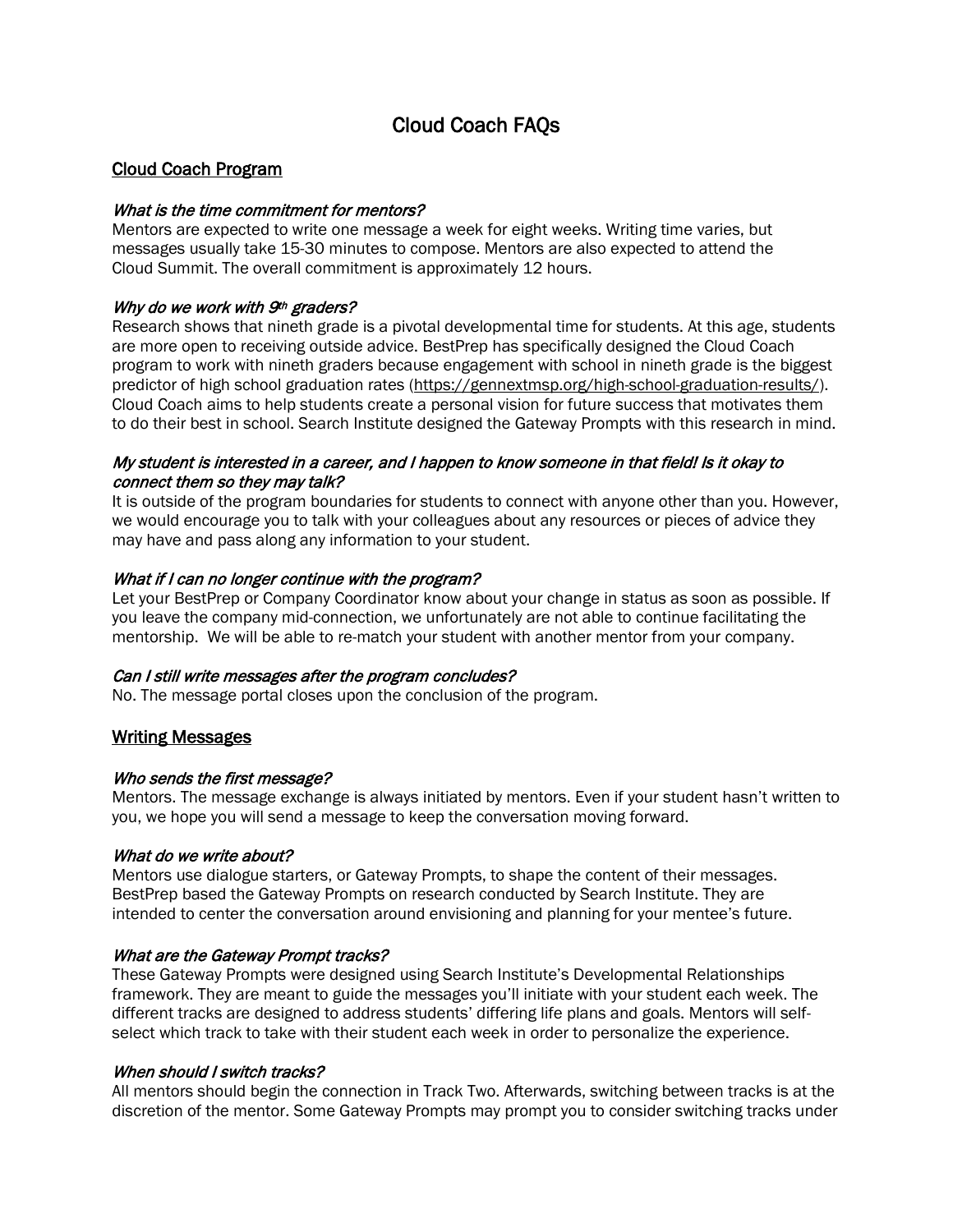certain circumstances. BestPrep also provides a resource if you are not receiving any messages from your student. If you are unsure about switching tracks, contact your BestPrep Coordinator.

#### What if I'm not sure what to say to my student?

You may look at our Sample Mentor Messages for ideas on how to start. You can also reach out to your BestPrep Coordinator for assistance.

#### What if I am on vacation or unable to complete a message on time?

If you cannot write when you are gone, we hope that you will ask your BestPrep Coordinator to send the prompt early so that you can still write to your student about that week's topic. If you are unable to write a message ahead of time, let your BestPrep Coordinator know. Most importantly, please let your student know when you will be gone and when you will be returning. Even if students do not receive a message from their mentor, they will still receive the weekly prompt to write.

#### Using the Portal

#### How do I know if my student has written this week?

You will receive a notification email immediately after your student's message passes through our system. Below is a sample of the email you will receive when your student writes you:



If you do not believe you've received a notification, check your junk/spam folder. If you still do not see an email, then your student almost certainly has not written.

You can also confirm if your student has written or not by clicking on the portal link in the weekly prompt email. When you click the link to write to your student using the most current Gateway Prompt, you will see three boxes: one to type your new message, one with the text of your message from last week, and one with the text of the student's message from the current week. If the student's box is blank, they have not written. The example below shows that the mentor wrote the previous week, but the student did not.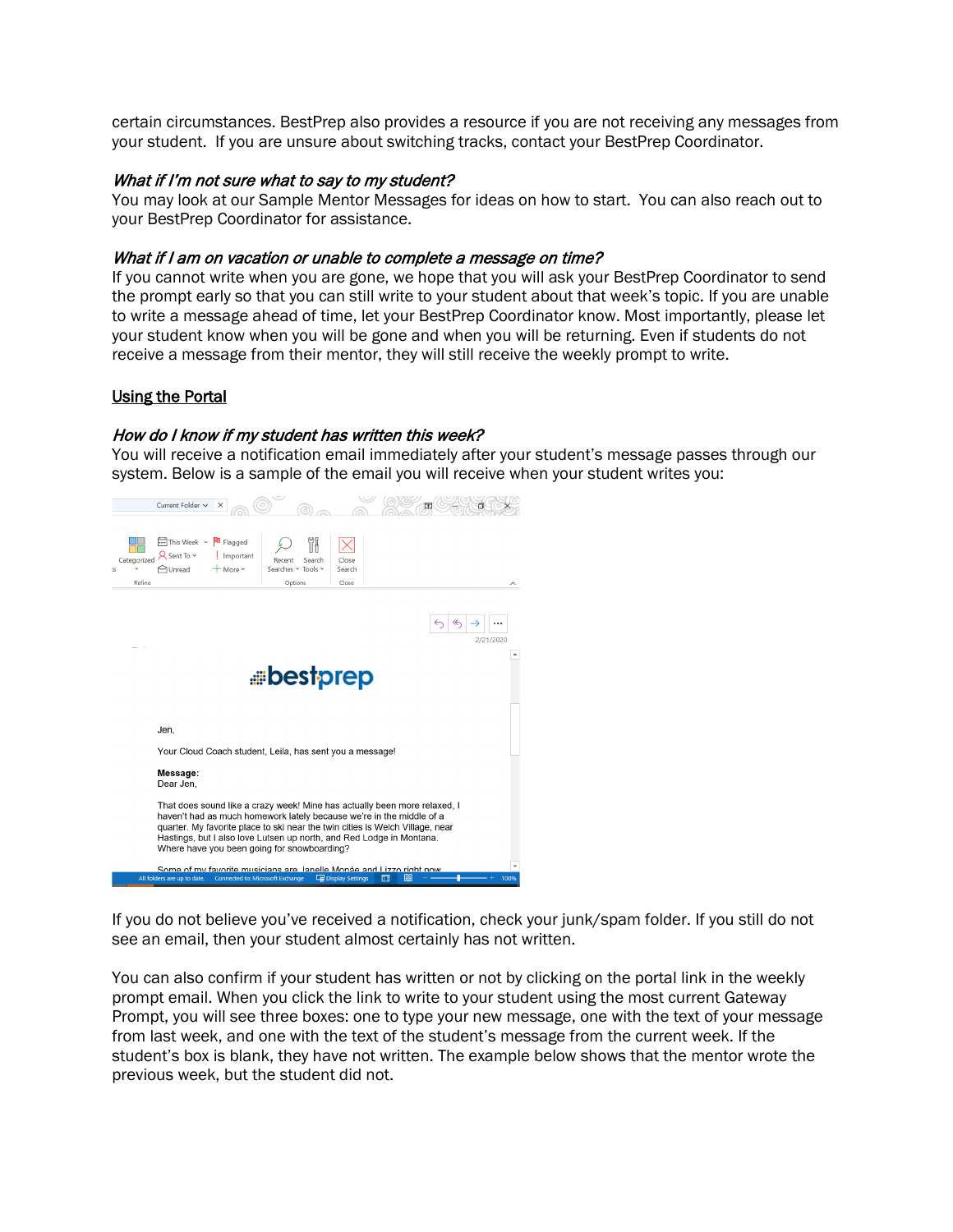| Most Recent Student Message:<br>(DO NOT WRITE HERE!)<br>Most Recent Mentor Message:<br>(DO NOT WRITE HERE!)<br>Hello Kong Pheng,<br>It has been a very fulfilling and pleasurable experience getting to know one another<br>and for you to share your goals and life in general.<br>I know it normally weird for young people your age (my son tells me) taking time to<br>write and share information with grownups (that's what he calls us) and I appreciate<br>you very much sticking it out and connecting with me.<br><b>Submit</b> | <b>III</b> Apps |  | → New Tab ## BestPrep to Box → Salesforce.com → Form Assembly © Canva m Minnesota Report M Gmail ■ YouTube ♥ Maps ## Cloud Coach Volunt |  |  |  |  |  |  |  |
|-------------------------------------------------------------------------------------------------------------------------------------------------------------------------------------------------------------------------------------------------------------------------------------------------------------------------------------------------------------------------------------------------------------------------------------------------------------------------------------------------------------------------------------------|-----------------|--|-----------------------------------------------------------------------------------------------------------------------------------------|--|--|--|--|--|--|--|
|                                                                                                                                                                                                                                                                                                                                                                                                                                                                                                                                           |                 |  |                                                                                                                                         |  |  |  |  |  |  |  |
|                                                                                                                                                                                                                                                                                                                                                                                                                                                                                                                                           |                 |  |                                                                                                                                         |  |  |  |  |  |  |  |
|                                                                                                                                                                                                                                                                                                                                                                                                                                                                                                                                           |                 |  |                                                                                                                                         |  |  |  |  |  |  |  |
|                                                                                                                                                                                                                                                                                                                                                                                                                                                                                                                                           |                 |  |                                                                                                                                         |  |  |  |  |  |  |  |

If you are still unsure whether or not your student has written, contact your BestPrep coordinator.

# What if I haven't heard from my student?

Each week your BestPrep Coordinator is sending a report to the teachers showing which students have not written. The teachers then follow up with those students. If you have not heard from your student in two weeks, please contact your BestPrep coordinator. They will look into the situation and get back to you.

# Is it okay to send my student articles/links to resources related to what we're discussing?

Yes. Please note that some schools block certain websites. Be sure the link you are sending is a reputable resource. Note, you are not able to send your student any attachments through the portal system.

# Cloud Summit

### Do I get to meet my student in person?

Yes, you will meet your student at the Cloud Summit\*.<br>\*In the 2021-2022 school year, students and mentors will be participating in a virtual activity due to COVID-19.

### What is the Cloud Summit?

The Cloud Summit is an in-person meeting between mentors and students held at the company location. Mentors usually eat a meal with their students, give their student a tour of the company, and participate in pre-planned activities and/or a presentation. The Cloud Summit typically lasts ninety minutes to two hours.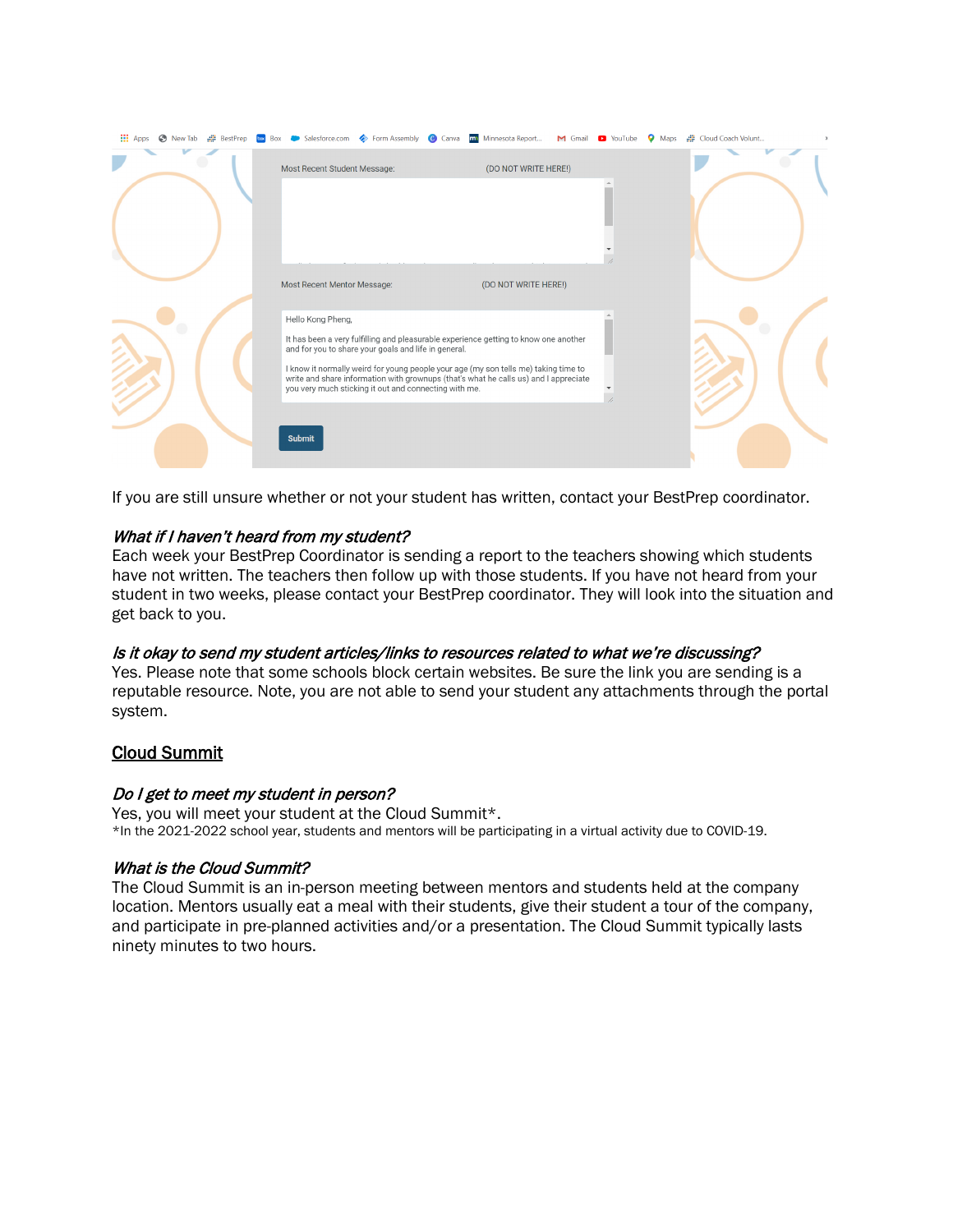# What if I am unable to attend the Cloud Summit?

Because of the important relationship-building aspect of the Cloud Summit, we encourage you to make every effort to attend. However, if you have a conflict, notify your BestPrep or Company Coordinator as soon as possible. Also, make sure to let your student know you will not be there. If you have a coworker who is a Cloud Coach mentor, please ask if they would be willing to have your student join them during the Cloud Summit. You may also send a coworker who is not a Cloud Coach mentor in your place to be paired with your student. Please let your BestPrep Coordinator know if you are sending someone in your place or if another Cloud Coach mentor is willing to have your student join them.

# Will I know ahead of time if my student is coming to the Cloud Summit?

If we know ahead of time we will share that with you, but many times we don't know. Some students may have turned in their permission slips but woke up sick the day of the Cloud Summit or didn't come to school. Even if your student can't come, we still encourage you to attend; there will be students whose mentors are unable to attend and will need someone to be paired with.

# Can I give a gift to my student?

No. For the sake of fairness, BestPrep does not permit individual gift-giving. However, if a company wants to give a small gift to every student, that is permissible.

# Working with your Student

### I am matched with an ELL (English Language Learner) student. Would it be better to find a mentor who speaks their native language? I speak their native language, is it OK if I speak that language with them?

Educators have told us that participating in Cloud Coach is a valuable language practice experience for ELL students. Students have the opportunity to be brave and connect with an adult using the English language, which will help them succeed in school and professional environments. Even if you speak your student's native language, we ask that you communicate with them in English. If language is a barrier, or you are unsure of how to respond, you can contact your BestPrep Coordinator.

### Can I find out if there is something going on with my student who is not writing?

Because of confidentiality, we aren't able to share much, but we can still check in with the educator. We will pass on what we can.

### What should I do if I receive a message with rude, vulgar, or inappropriate content?

BestPrep's message portal should automatically flag and halt messages with inappropriate content. If you receive something which makes you uncomfortable in any way, please reach out to your BestPrep Coordinator.